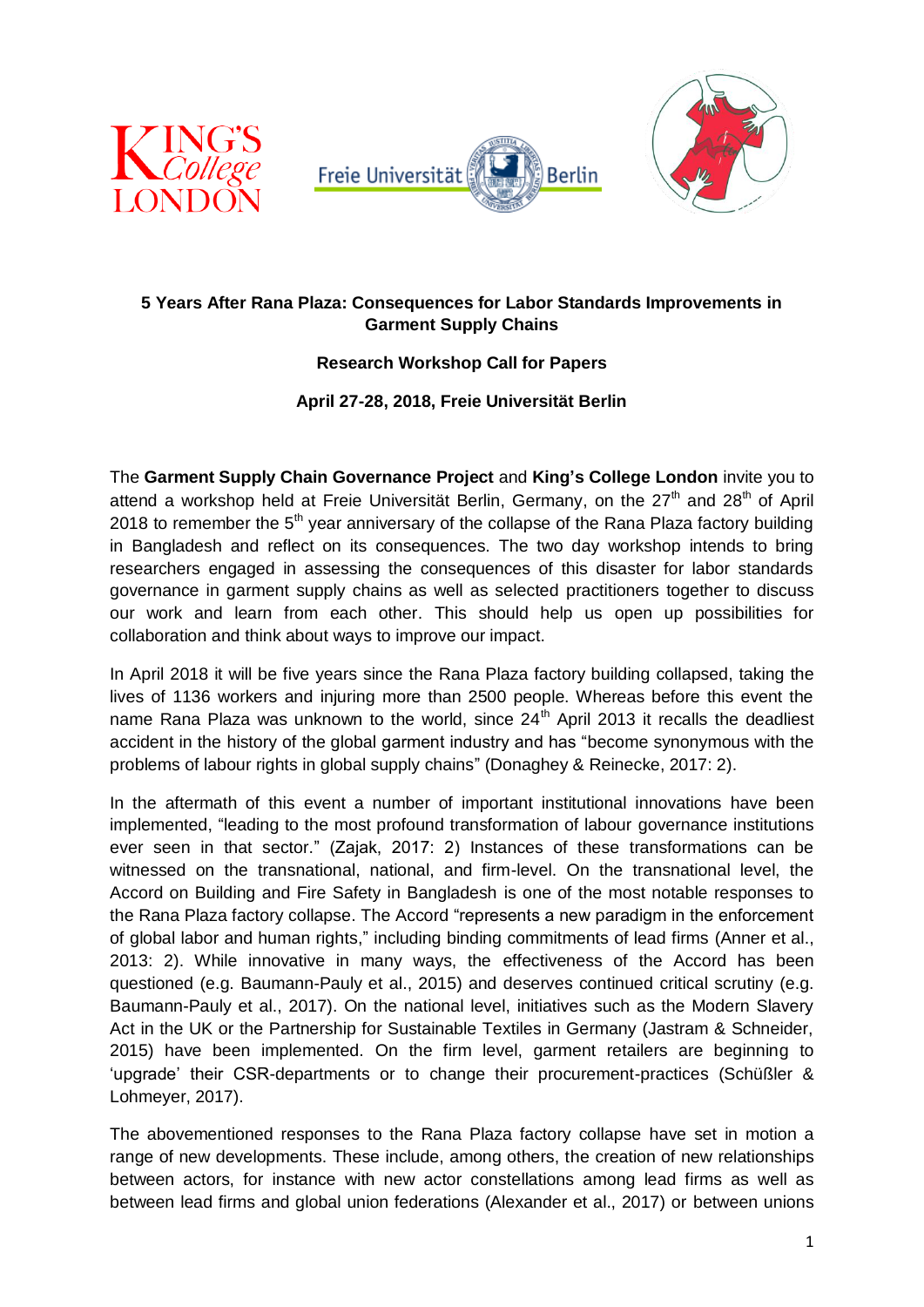





and (consumption-oriented) social movements (Reinecke & Donaghey, 2015). Also, the ways in which responsibilities in global supply chains are defined have undergone significant changes. Unilateral governance approaches are being reconsidered, with more attention being paid to multi-stakeholder or union-inclusive approaches that are more binding.

Important developments are also happening "on the ground" in Bangladesh, among factory managers (e.g. Fontana & Egels-Zandén, 2017; Frenkel et al., 2017), labor representatives (Zajac et al., 2017), social dialogue (Menzur et al., 2017) or gender relations (Kabeer, 2017). New labor inspection practices have raised not only practical, but also legal questions (Bair, 2017).

All these developments have spurred important research projects around the world. With this workshop we aim to offer a concentrated forum for dialogue on all issues related to labor standards governance in post-Rana Plaza Bangladesh. You are invited to participate in this workshop because we know you conduct research in this area. We particularly invite you to submit and present *empirical research findings* from your ongoing research projects.

#### **Submissions:**

Those interested in participating in the workshop are asked to submit an extended abstract of 2000 words by  $1<sup>st</sup>$  of December 2017 to [nora.lohmeyer@fu-berlin.de](mailto:nora.lohmeyer@fu-berlin.de) (subject heading **Submission 5 Years Rana Plaza**). Acceptance notifications will be sent by 1 January 2018. Only accepted papers can be presented at the workshop and special preference will be given to submissions presenting fresh empirical insights.

We are currently exploring options for a Special Issue related to this workshop.

#### **Practicalities:**

The workshop will be held at the Management Department at Freie Universität Berlin, Germany. We will have half a workshop day on Friday—starting after lunch (at around 2pm), so that at least people from Europe will be able to schedule their travel on Friday morningand a full day on Saturday, finishing in the evening. There will be no workshop participation fee. Accommodation and travel expenses have to be borne by the participants. Coffee breaks and beverages for both workshop days as well as a small lunch on Saturday will be available. A joint dinner at a restaurant on Friday evening will be at your own expense.

In case you have any questions, please do not hesitate to contact: Nora Lohmeyer at Freie Universität Berlin (004930-83860975, [nora.lohmeyer@fu-berlin.de\)](mailto:nora.lohmeyer@fu-berlin.de)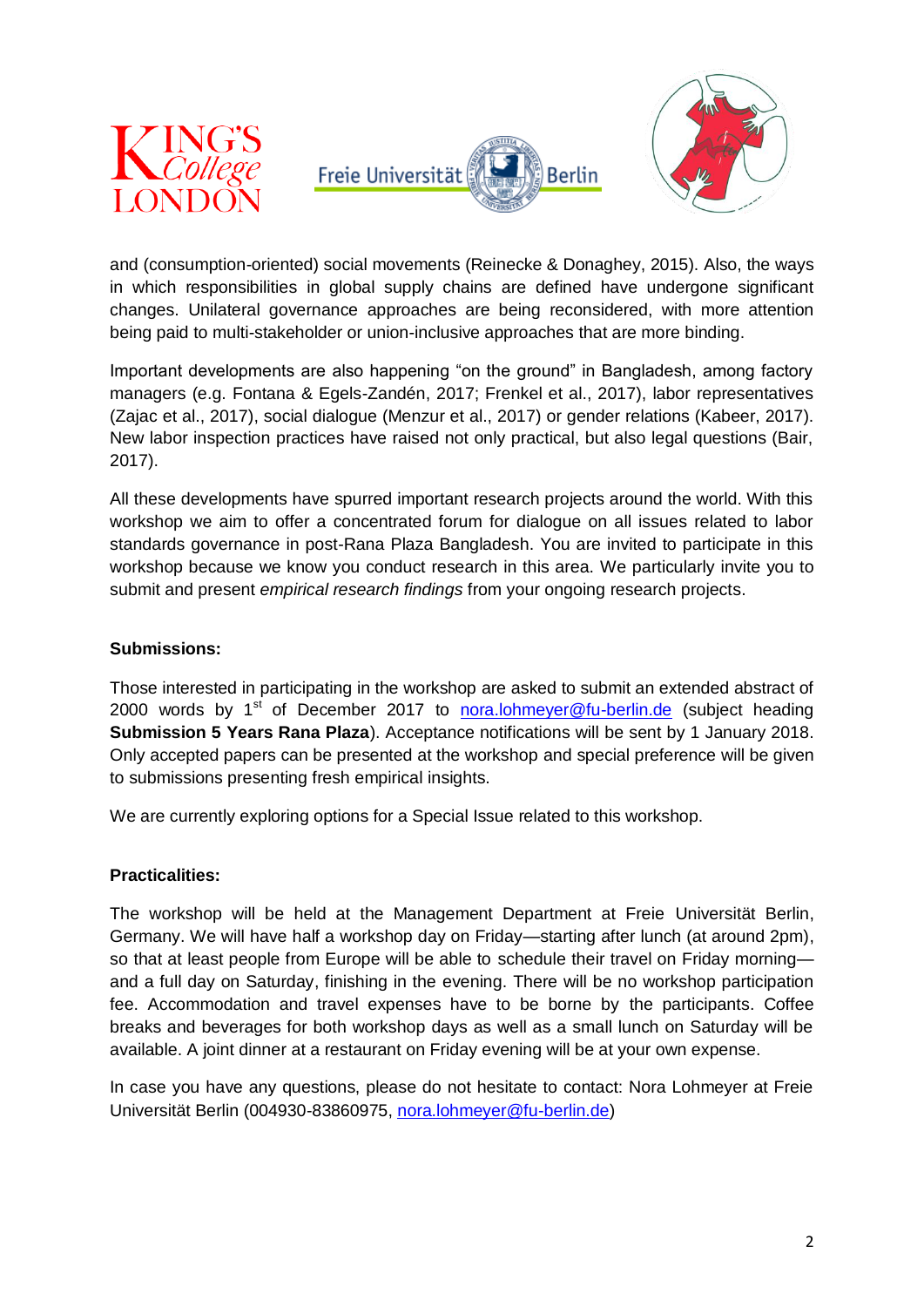





### **References**

Alexander, R., Ashwin, S., Lohmeyer, N., Oka, C., Schüßler, E. (2017): Analysing the Evolving Texture of Transnational Industrial Relations: Opening the Black Box of Interfirm and Firm-Union Relationships in the Global Garment Industry, Garment Supply Chain Governance Discussion Paper Series No. 01/2017.

Anner, M., Bair, J., & Blasi, J. (2013). Toward joint liability in global supply chains: Addressing the root causes of labor violations in international subcontracting networks. *Comp. Lab. L. & Pol'y J*., 35(1), 1-44.

Bair, J. (2017). Labor Administration and Inspection in Post-Rana Plaza Bangladesh. International Labor Rights Case Law, 3(3), 457-462.

Baumann-Pauly, D., Rubin, Z., Winterbottom, M. (2017). Research Brief: Bangladesh Factory Safety – Four Years After Rana Plaza. New York: NYU Stern Center for Business and Human Rights, April 20, 2017. [https://static1.squarespace.com/static/547df270e4b0ba-](https://static1.squarespace.com/static/547df270e4b0ba184dfc490e/t/590761ded2b8574b0003acf2/1493656030884/Funding+Timeline+FinalVersion.pdf)[184dfc490e/t/590761ded2b8574b0003acf2/1493656030884/Funding+Timeline+FinalVersion](https://static1.squarespace.com/static/547df270e4b0ba184dfc490e/t/590761ded2b8574b0003acf2/1493656030884/Funding+Timeline+FinalVersion.pdf) [.pdf.](https://static1.squarespace.com/static/547df270e4b0ba184dfc490e/t/590761ded2b8574b0003acf2/1493656030884/Funding+Timeline+FinalVersion.pdf)

Baumann-Pauly, D. and Labowitz, S. and Banerjee, N. (2015). Closing Governance Gaps in Bangladesh's Garment Industry – The Power and Limitations of Private Governance Schemes, (March 12, 2015), available at SSRN: <https://ssrn.com/abstract=2577535> or <http://dx.doi.org/10.2139/ssrn.2577535.>

Donaghey, J., & Reinecke, J. (2017). When Industrial Democracy Meets Corporate Social Responsibility—A Comparison of the Bangladesh Accord and Alliance as Responses to the Rana Plaza Disaster. British Journal of Industrial Relations.

Fontana, E., Egels-Zandén, N. (2017): Non Sibi, Sed Omnibus: network effect of ICs on CSR in the Bangladeshi Apparel Supply Chain. Academy of Management Proceedings.

Frenkel, S. J., Rahman, K. M., Rahman, S. (2017): Between Lead Firms and Institutional Ensembles: Labour and Safety Practices in Bangladeshi Garment Export Factories, Garment Supply Chain Governance Discussion Paper Series No. 03/2017.

Jastram, S., & Schneider, A. M. (2015). Sustainable fashion governance at the example of the partnership for sustainable textiles. *uwf UmweltWirtschaftsForum*, 23(4), 205-212.

Kabeer, N. (2017). Economic pathways to women's empowerment and active citizenship: what does the evidence from Bangladesh tell us?. The Journal of Development Studies, 53(5), 649-663.

Manzur, Samira and Brown, Drusilla K. and Knudsen, Jette Steen and Remick, Elizabeth, After Rana Plaza: From Building Safety to Social Dialogue (May 2, 2017). Available at SSRN: https://ssrn.com/abstract=2961808 or<http://dx.doi.org/10.2139/ssrn.2961808>